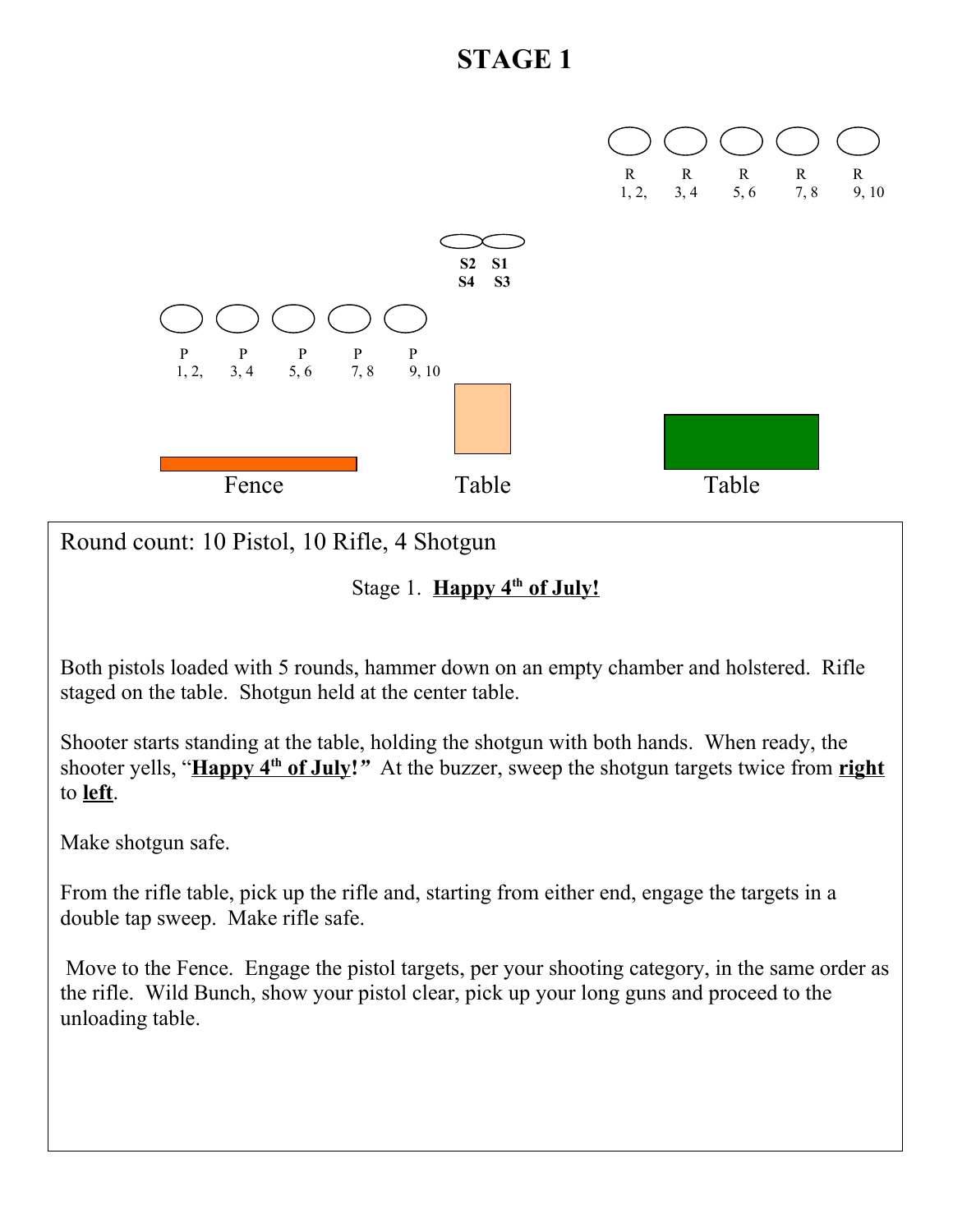

Round count: 10 Pistol, 10 Rifle, 4 Shotgun

Stage 2. **Red, White and Blue!**

Both pistols loaded with 5 rounds, hammer down on an empty chamber and holstered. Rifle staged at the table. Shotgun staged open and empty at the center table.

Shooter starts standing at the rifle table, both hands touching their hat. When ready, the shooter yells, "**Red, White and Blue!***"* At the buzzer, pick up the rifle and shoot the targets in this order: outside, outside, inside, inside, center and repeat. (Yes you can.)

 Move to the shotgun table, retrieve your shotgun and sweep the shotgun targets twice from **right** to **left**. Make shotgun safe.

 Move to the Fence. Engage the pistol targets, per your shooting category, in the same order as the rifle (does not have to mirror). Wild Bunch, show your pistol clear, pick up your long guns and proceed to the unloading table.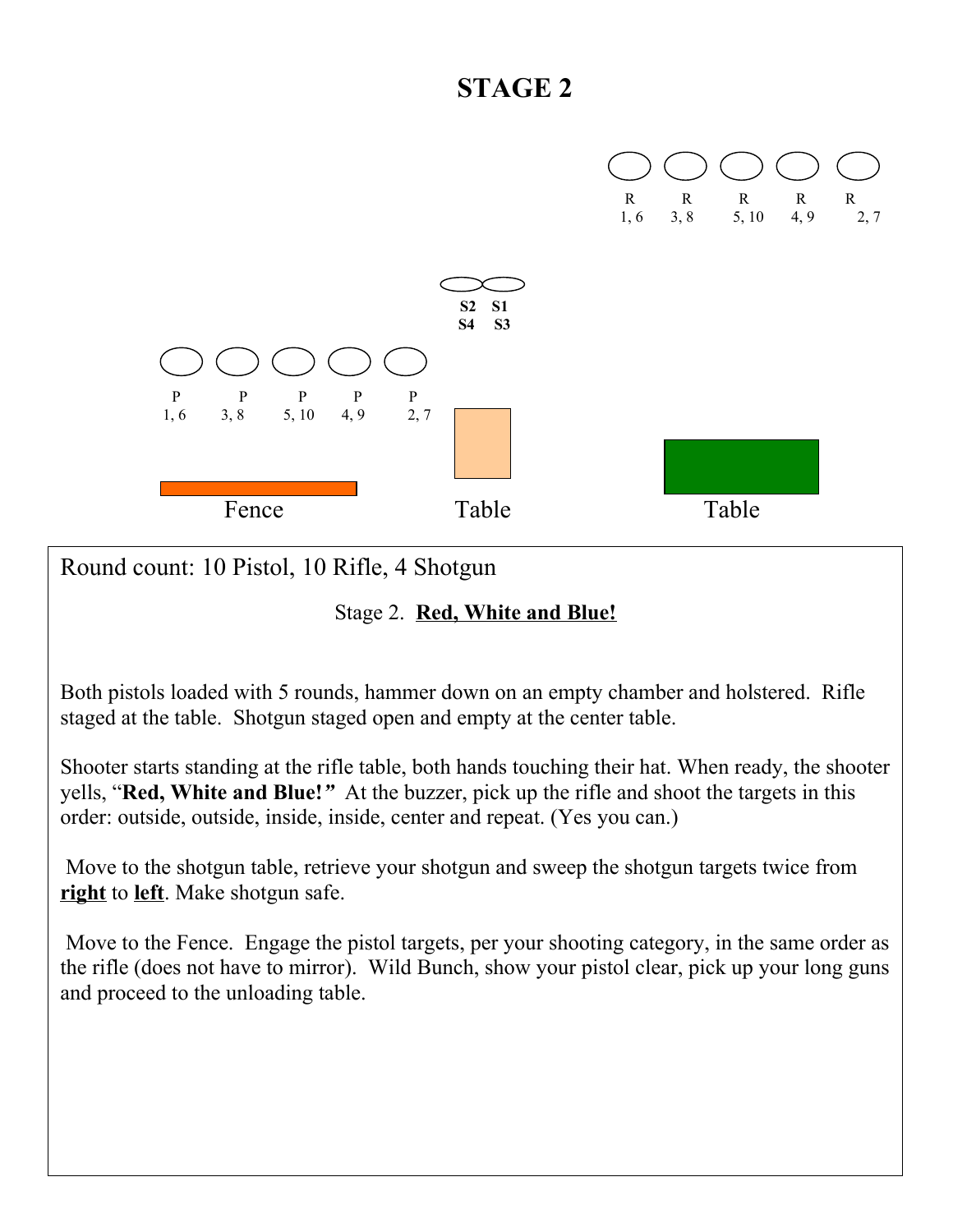

Round count: 10 Pistol, 10 Rifle, 4 Shotgun

#### Stage 3. **Here's Some Fireworks for Ya!**

Both pistols loaded with 5 rounds, hammer down on an empty chamber and holstered. Rifle held at the table. Shotgun staged open and empty at the center table.

Shooter starts standing at the rifle table, holding their rifle with both hands. When ready, the shooter yells, "**Here's Some Fireworks for Ya!***"* At the buzzer, engage the targets in a Regressive (4, 3, 2, 1) sweep from either end. Make rifle safe.

 Move to the shotgun table, retrieve your shotgun and sweep the shotgun targets twice from **right** to **left**. Make shotgun safe.

 Move to the Fence. Engage the pistol targets, per your shooting category, in the same order as the rifle (does not have to mirror). Wild Bunch, show your pistol clear, pick up your long guns and proceed to the unloading table.